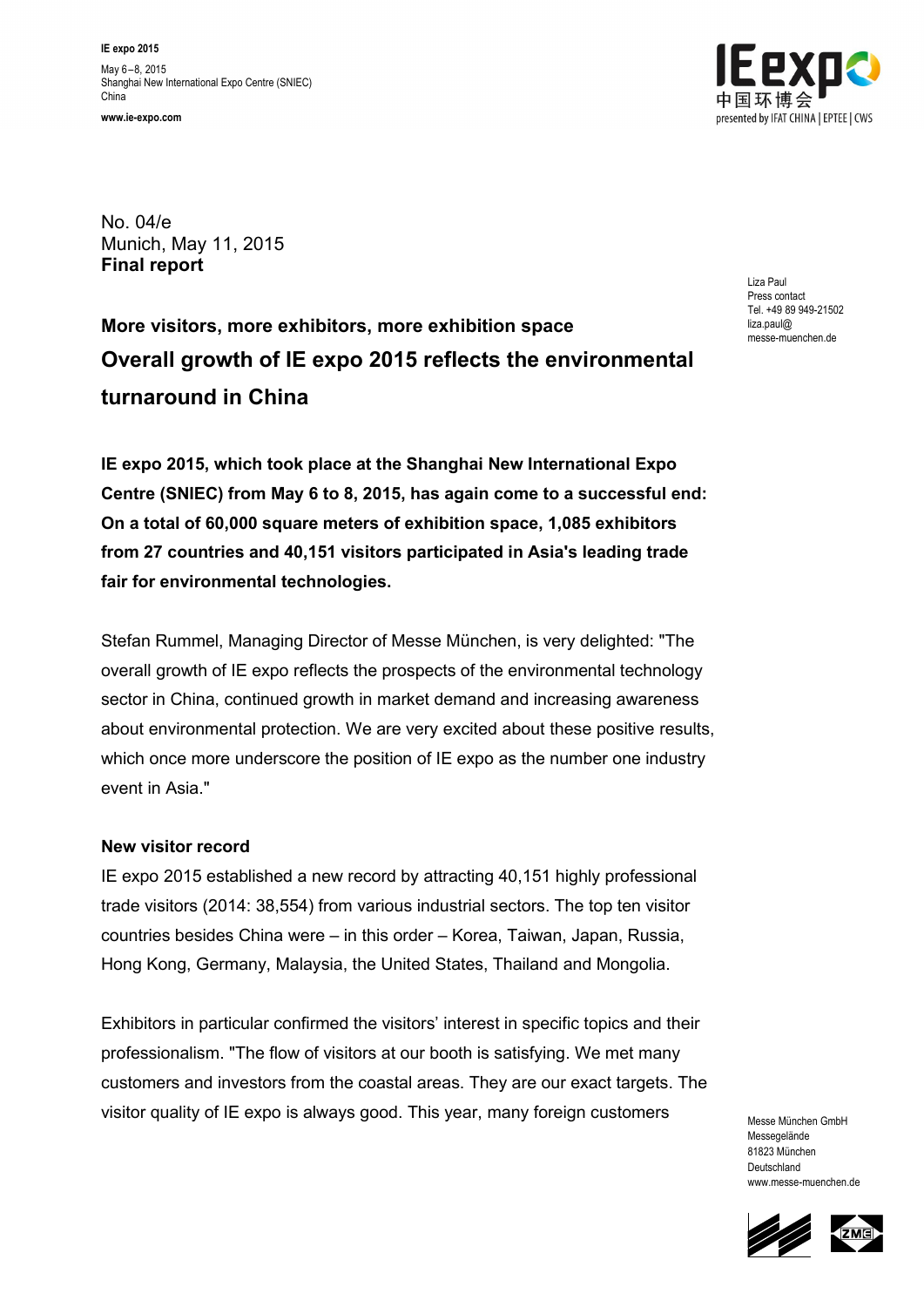

Page 2

came to us with specific projects, seeking cooperation", stated Lin Bingqiang, Director of Shanghai Shenjia Sanwa Co., Ltd.

# **Number of exhibitors exceeds 1,000 mark for the first time**

Altogether, 1,085 exhibitors from 27 countries presented their latest solutions and technologies in the water, waste, air and soil sectors. It was the first time that the number of exhibitors exceeded the 1,000 mark. 27 percent of the participating companies were from countries other than the People's Republic of China.

Jiang Gang, General Manager of MMI-ZM Trade Fairs, explains that "the increased number of exhibitors by almost 18 percent compared to the last time that the fair was held corresponds to the increase in participation in the sectors for air purification as well as refuse disposal and recycling. Among other things, those industrial sectors have recently increased in importance due to the new environmental reforms of the Chinese Government."

In addition, IE expo 2015 featured fourteen joint pavilions representing Austria, France, Germany, Japan, Korea, the Netherlands, Switzerland, Taiwan, the United States as well as five organizations and institutions. One of the new attractions at this year's fair was the "Innovation Pavilion", a showcase platform for business opportunities addressing innovators and investors.

### **One more hall added to serve exhibitor demand**

Due to increased exhibitor demand, the amount of exhibition space at the fair was extended by adding one more hall. As a result, IE expo 2015 occupied a total of five exhibition halls covering 60,000 square meters of floor space. This is a considerable increase of 20 percent compared to the last show.

According to Miao Shenling, CEO of Avian Machinery Group, "the show is becoming bigger and bigger. Several years ago, the booth we booked was only 12 square meters in size. This year's stand had 168 square meters, making it

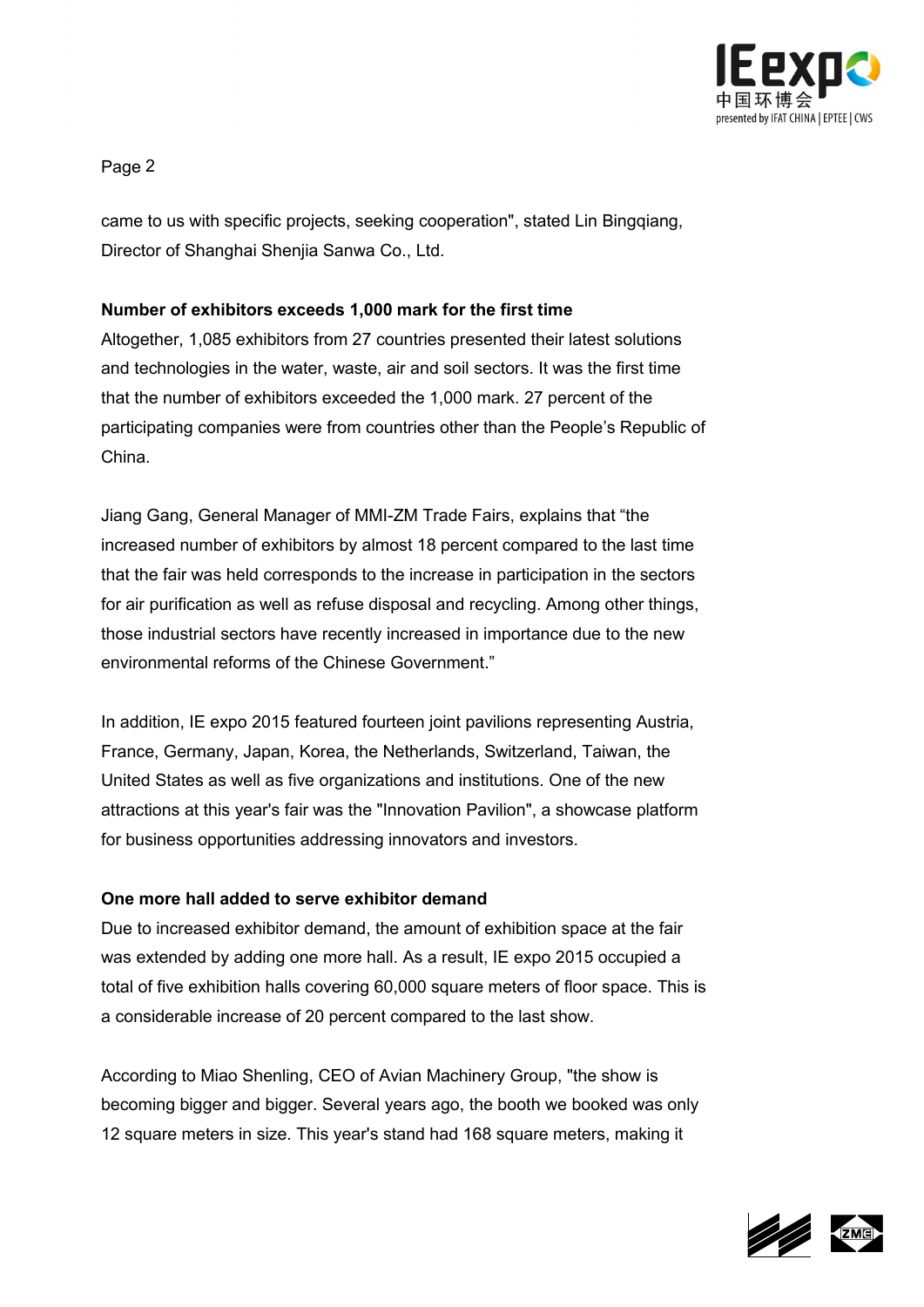

Page 3

the biggest in Hall N5. IE expo has given us a very good platform for finding our target customers and exploring new markets."

# **Interest in supporting program again high**

The IE expo supporting program featured some 190 speakers who held lectures and panel discussions on the industry's hot topics and presented practical solutions for specific environmental challenges. Once again, the interest in the program was high: Over 5,000 visitors–an increase of more than 20 percent– attended a total of 190 sessions.

The conference program was supported by government ministries and associations from China and abroad such as the Chinese Society for Environmental Sciences (CSES), the China Environment Chamber of Commerce (CECC), the German Association for Water, Wastewater and Waste (DWA–*Deutsche Vereinigung für Wasserwirtschaft, Abwasser und Abfall e.V.*) as well as German Water Partnership (GWP).

For the first time, IE expo 2015 also hosted the GreenTec Award in the category Urbanization. Dr. Stefan Franzke, Managing Director of Berlin Partner for Business and Technology, presented the award to the Sino-German project "Semizentral," which is a joint venture between the IWAR Institute at the Technical University of Darmstadt and the National Engineering Research Center for Urban Pollution Control (NERC) at Tongji University in Shanghai.

The overall growth of IE expo 2015 reflects the booming environmental market in China. IE expo is the most important platform when it comes to grasping business opportunities and getting the latest information about the industry's development trends.

**The next IE expo takes place in Shanghai from May 5 to 7, 2016. Additional information is available online at [www.ie-expo.com.](http://www.ie-expo.com/)**